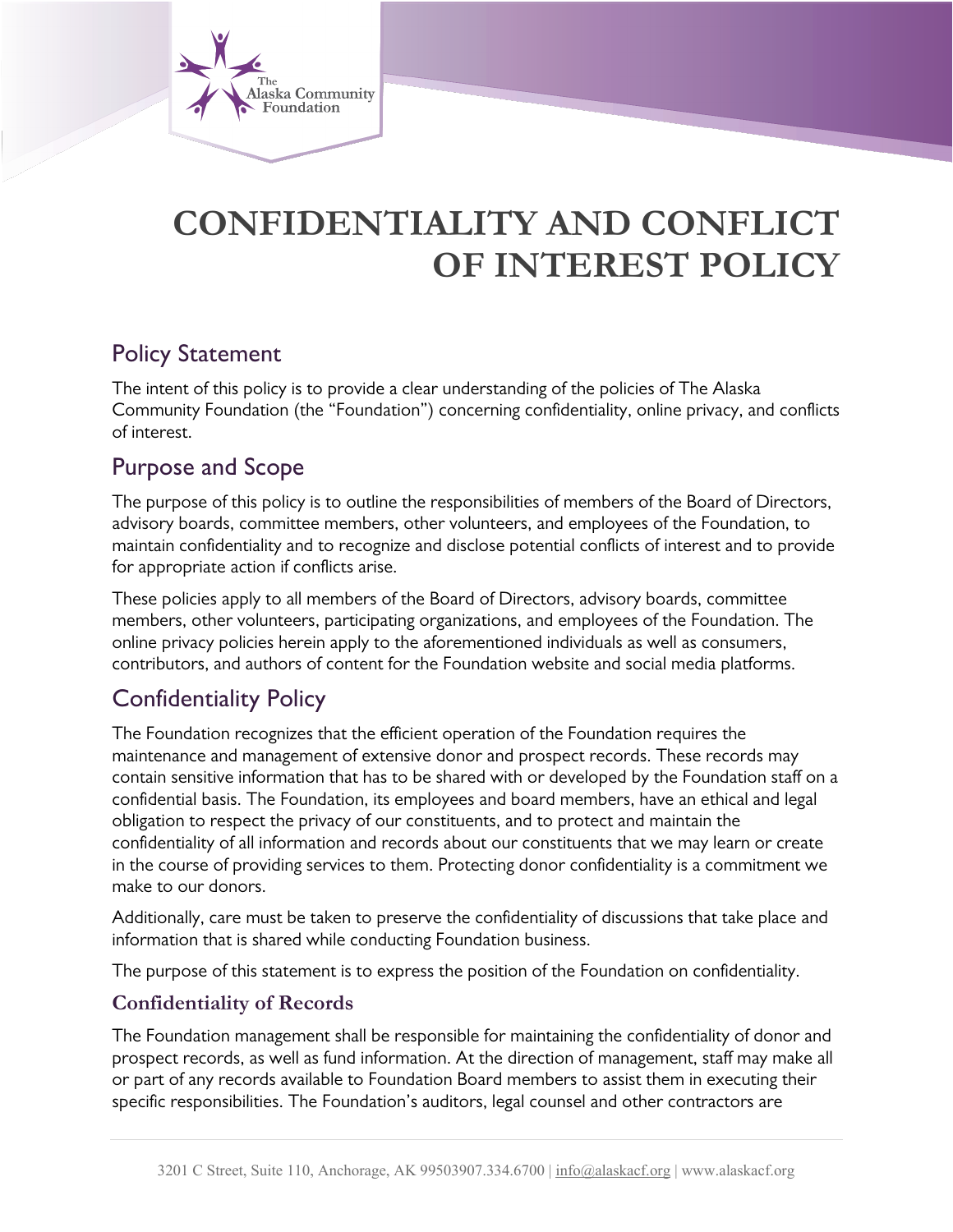authorized to review donor/prospect and fund records as required for the purposes for which they are engaged.

All persons accessing donor/prospect or fund records in the conduct of Foundation business shall maintain confidentiality of said records. This applies to agency endowments as well as to other types of funds. Staff may share information with donors, fund beneficiaries and grantees pertaining to their own gifts, funds, grants, etc.

The Foundation also maintains employee records in an appropriate manner as outlined in the Personnel Policy and Practices Manual.

# **Publication of Donor Names**

Unless otherwise requested by the donor, the names of all individual donors may be printed in the Foundation's annual report and in other appropriate listings. The Foundation will not publish the amount of any donor's gift without the permission of the donor as expressed in the Donor Agreement. The Foundation will seek permission from donors making gifts to the Foundation by bequest or other testamentary devices before sharing their names on Legacy Society materials or other appropriate listings.

## **Memorial/Tribute Gifts**

The names of donors of memorial or tribute gifts may be released to the honoree, next of kin, or appropriate member of the immediate family, unless otherwise specified by the donors. Gift amounts are not to be released without the express consent of the donor.

### **Anonymous Gifts and Grants**

The Foundation is authorized to accept anonymous gifts and manage them appropriately. All donors whose gifts are in excess of IRS reporting limits should be aware of the Foundation's Form 990 reporting requirements and can request information on these limits from the CFO or their financial advisor.

Some grants can be managed for external anonymity by donors who hold Donor Advised Funds and select anonymity at the time of grantmaking. This anonymity protects the donor's information from being shared with grantees.

If anonymous gifts or grants are made known to Foundation Board members during their governance or fiduciary oversight of the Foundation they will respect the anonymity of such gifts or grants.

A higher level of gift anonymity may be requested, with the donor seeking to have the gift known to the fewest number of people at the Foundation. In this case, information regarding this level of anonymity will be restricted to the President/CEO, an Executive Leadership Team member, a member of the Board, and staff (whose general role within the organization is processing gifts or financial information) and to the Internal Revenue Service as required by law with the following conditions which individually and together are considered best practice:

- 1. The donor specifically requests the highest level of anonymity;
- 2. The gift is to the unrestricted fund or a field of interest fund (which include geographic Affiliate funds (there can be NO donor advice);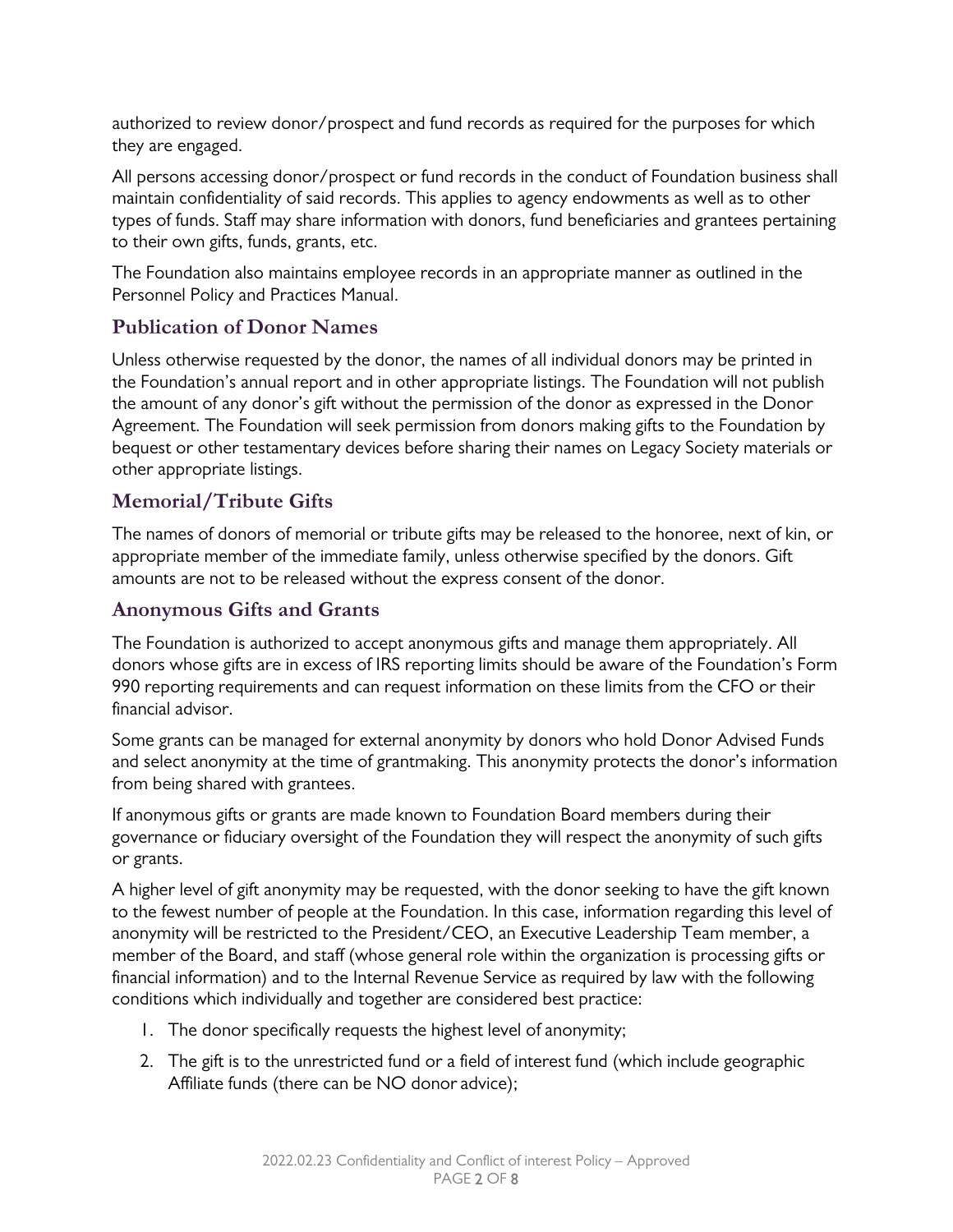- 3. The gift is cash or cash equivalent; and
- 4. The President/CEO and an Executive Leadership Team member with the assistance (if needed) of a staff member (whose general role within the organization is processing gifts or financial information) will review the donation request and confirm that the donor is known to them and the donation meets all the requirements of the Gift and Fund Acceptance Policy. These findings may be presented to a member of the Board when the size of the donation is determined to be significant.

### **No Disclosures to Third Parties**

The Foundation shall not release to third parties or allow third parties to copy, inspect or otherwise use Foundation records or other information pertaining to the identification of a donor or donor's gifts (unless as required by law or court order). No disclosures to third parties of such information, including addresses and demographic information, shall be made if the donor requests anonymity. This non-disclosure requirement to third parties does not apply to fund advisors, including Affiliates, of funds at the Foundation unless anonymity is requested. When anonymity is requested by a donor, the donor's name and contact information will be withheld, but the donation amount may be shared with the fund advisor.

### **Confidentiality of Foundation Business**

Discussions that take place in the context of the Foundation's operations require discretion, including discussions pertaining to grantmaking, personnel issues, development activities, operational fundraising, investment management, etc. The positions or statements of individual Board members, advisors, or staff should not be discussed outside of official Foundation meetings and processes.

Likewise, the content of Foundation business, including documents or Foundation analysis, should not be discussed or shared outside official meetings and processes.

#### **Public Disclosure**

The Foundation will comply with both the letter and spirit of all public disclosure requirements, including the open availability of its Form 990 tax returns. (Schedule B of Form 990, Donor Listing, will be properly redacted as provided by law to reflect confidentiality as provided by Internal Revenue Service Regulations). This Confidentiality Policy shall not be construed in any manner to prevent the Foundation from disclosing information to taxing authorities or other governmental agencies or courts having regulatory control or jurisdiction over the Foundation. However, all Board members, advisory boards, committee members, employees, other volunteers, contractors, or consultants must hold strictly confidential all information of a private nature, including but not limited to all items explicitly discussed in this policy.

### **Online Privacy**

The Foundation will not distribute or sell any information voluntarily submitted on the Foundation's website. Online donations and transactions are processed through a secure server, using effective and appropriate safeguard measures to secure sensitive information. Once a secure donation is processed, the Foundation takes steps to ensure all personal, professional and/or financial information remain confidential and secure.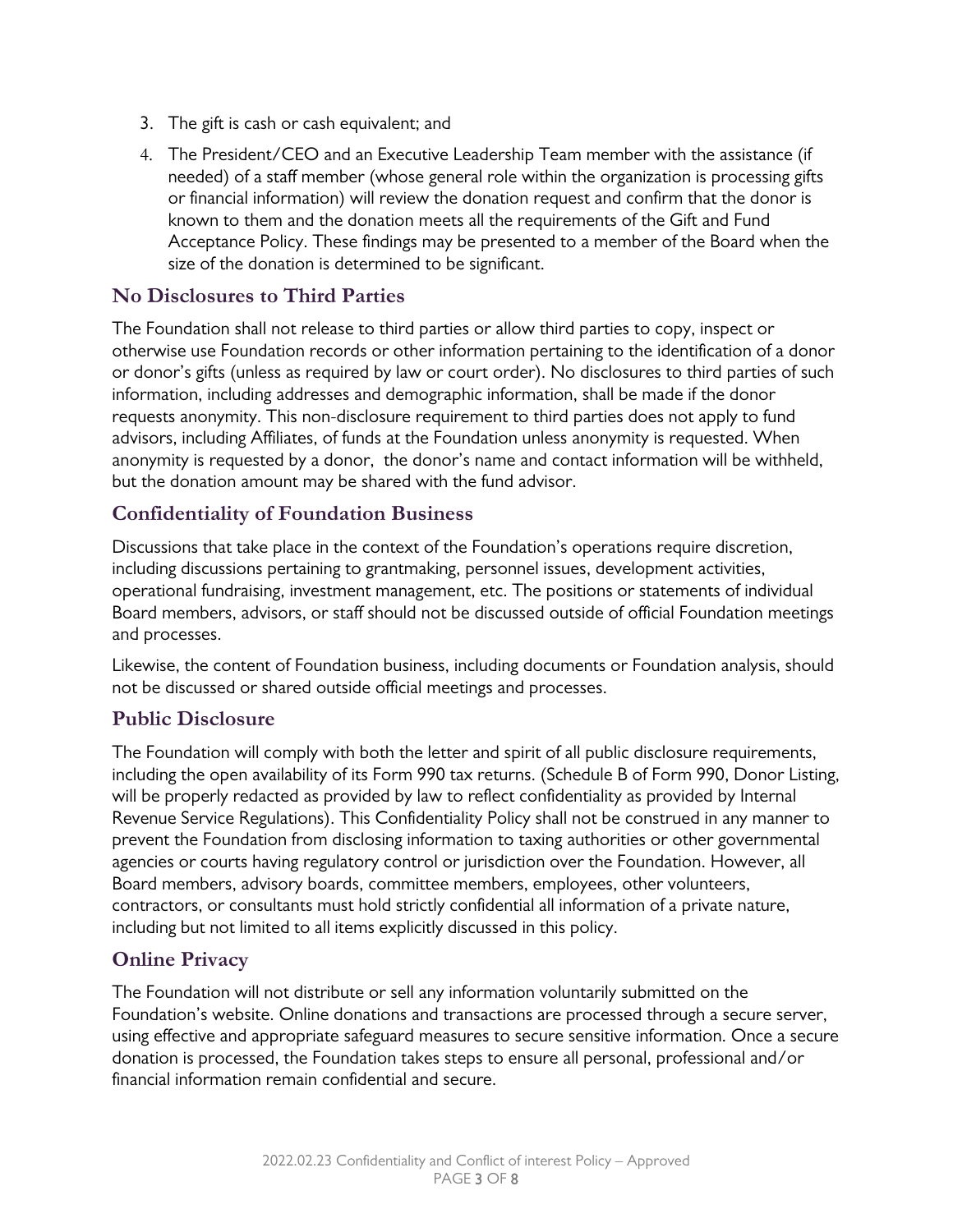The Foundation assumes all rights to text, images, video, likeness, and voice recordings ("media") submitted through the Foundation's online platforms, including social media, and those who submit such media agree that they have relinquished all related rights and copyright to such media and that the Foundation reserves the right to republish and produce new material created from submissions for the purpose of publicity, illustrations, advertisements and communications.

The Foundation reserves the right to publish photographs and/or videos submitted by participants in community projects, component funds and Affiliate Funds supported by the Foundation, including images, likeness, and/or voice recordings without personal compensation. This material is intended for communication purposes only and will not be used for other purposes.

In accordance with federal law and guidelines set up by the Federal Trade Commission regarding youth privacy, *(Children's Online Privacy and Protection Act)*, the Foundation will not knowingly collect any personal information from young people under the age of thirteen (13).

For young people under the age of thirteen (13), the Foundation will not release any voluntary data, photographs and/or video, images, and/or voice recordings without written consent from a child's guardian.

# Conflict of Interest Policy

# **General**

It is expected that all those associated with the Foundation shall exercise strict rules of honesty and fair dealing between themselves and the Foundation. They shall not use their positions within the Foundation, or knowledge gained thereof, so that any conflict might arise between the interest of the Foundation and that of the individual.

# **Applicable Law**

Directors of a nonprofit corporation are required by law to be loyal to the corporation. Their fiduciary relationship includes the responsibility to administer its affairs honestly and economically, and to exercise their best care, skill, and judgment for the sole benefit of the corporation. Proper transparency of activities, in the strictest sense of the law, requires Directors to declare a conflict of interest if one exists (or could be perceived from the personal and professional activities of the Director), abstain from participation in decision making when appropriate, and refrain from voting on issues where there is a conflict of interest. Necessary transparency and the spirit of the law covering conflict of interest applies to everyone in an advisory, decision making or close working relationship with the Foundation.

Employees of the Foundation owe a duty of loyalty, and as a policy matter, must also avoid a conflict of interest with the Foundation.

## **Disclosure**

It is the policy of the Foundation that all conflicts of interest, including potential interests, shall be disclosed. Members of the Board of Directors, advisory boards, committee members, other volunteers, and employees of the Foundation should periodically review their vocational and avocational activities to determine and disclose any potential conflicts of interest. When in doubt, the rule is to disclose.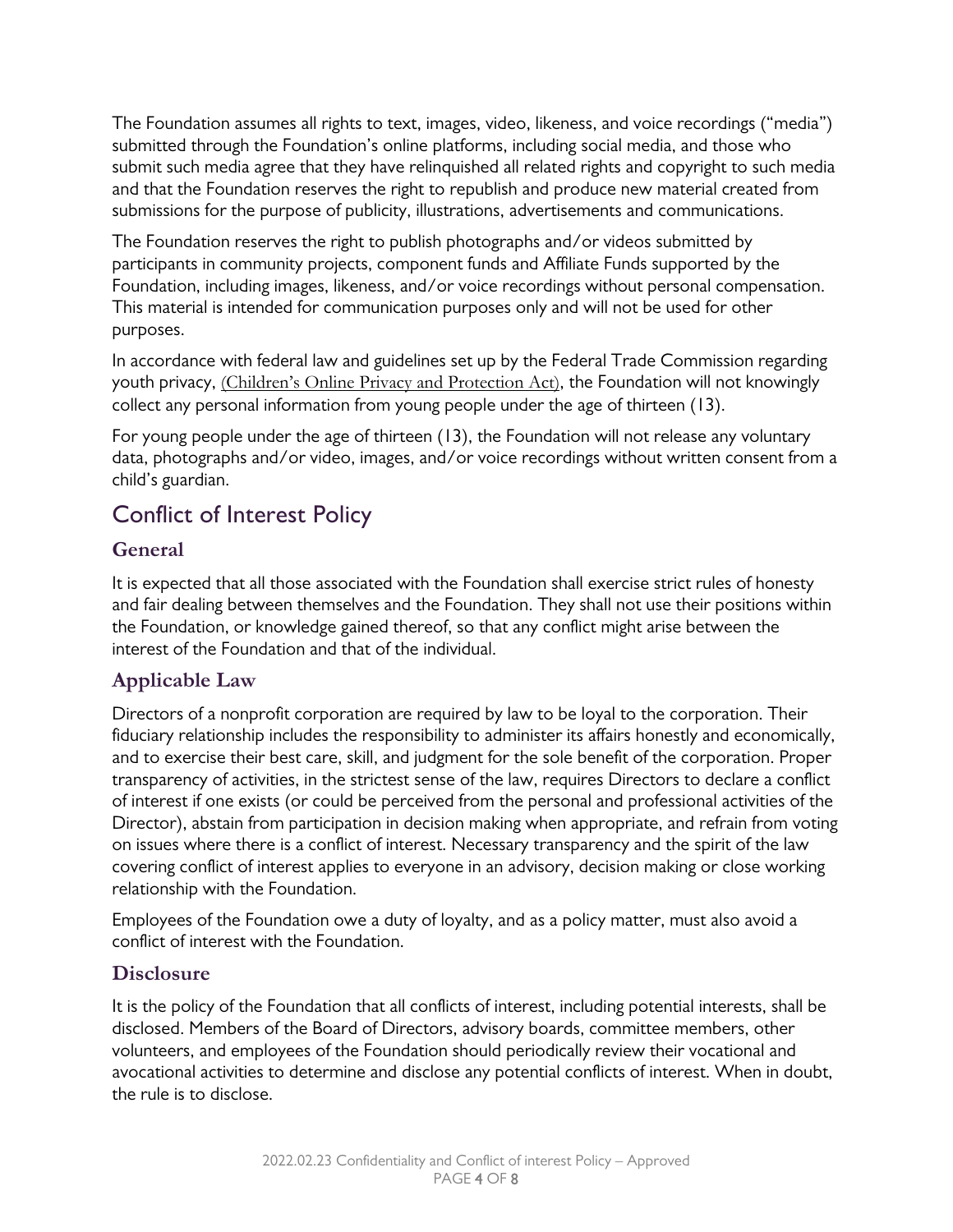Directors and advisory boards/committee members shall refrain from voting upon or participating in any Board or advisory board/committee action involving an entity or personal activity with which they may have a conflict of interest. It is difficult to anticipate all circumstances where conflicts of interest may develop. By way of example, individual Board or advisory board/committee members are considered to have a conflict of interest when asked to vote on a grant to an organization with which they have a formal affiliation, when they are asked to vote on an issue in which an existing or potential financial material interest exists, or where the promise of a favor from other sources might be perceived to influence their decisions in a specific area.

### **Business Relationships**

It is the Foundation's policy to endeavor to establish business relationships consistent with the goals, objectives, and needs of the organization. This does not prohibit the Foundation from doing business with anyone, including organizations or entities associated with members of its Board, advisory boards/committees, and employees. However, no special consideration will be given to those organizations or entities. Any contract or transaction between the Foundation and one or more of its Directors, or between the Foundation and any other corporation, firm, association, or entity in which one or more of its Directors has a substantial financial interest shall be entered into only after the material facts are fully disclosed to the Board and the transaction is approved by a majority of disinterested Directors, in accordance with nonprofit law.

## **Employees**

Employees shall avoid any conflicts of interest with the Foundation. No employee or family member of an employee shall have any interest in any entity which does business with the Foundation without the prior written approval of the President, after full disclosure. No employee shall hold any position with any nonprofit organization that is, or has applied to become, a grantee of the Foundation, or which may be reasonably considered to compete for funding with other nonprofits that are or may become grantees, without full disclosure and prior approval by the President.

### **Acknowledgment and Disclosure**

Each individual, whether a member of the Board of Directors, advisory board/committee member or employees of the Foundation, shall annually file a disclosure statement with the President/CEO and complete the Annual Federal Form 990 questionnaire with regard to disclosure of reportable relationships in accord with Internal Revenue Code requirements.

The disclosure shall include within the last (5) years positions or relationships in which they are involved, or which may pose a potential conflict of interest, and shall further disclose any subsequently established relationship that may be perceived to be a potential conflict of interest. If the potential for conflict is uncertain, disclosure is required.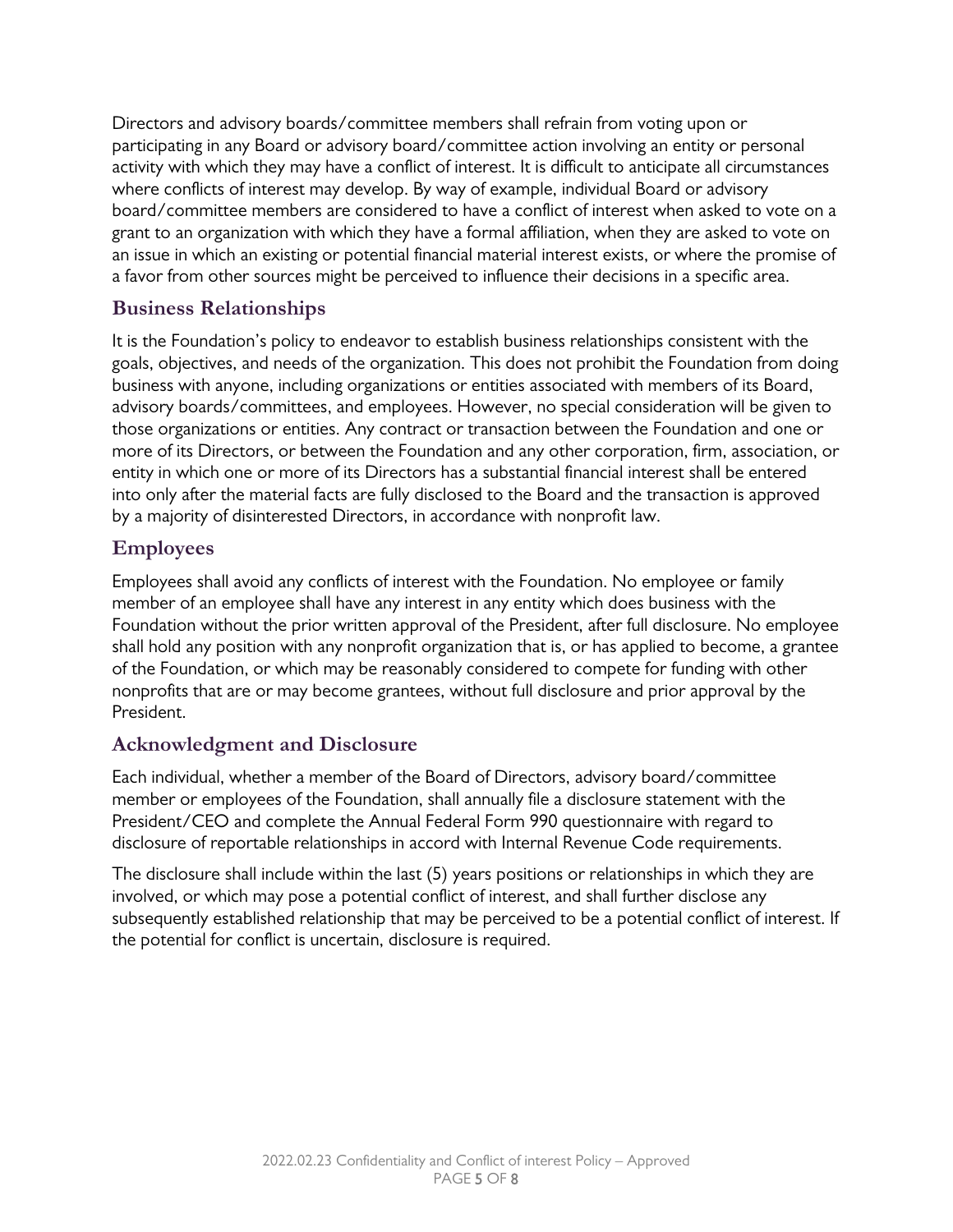# **Policy Adoption, Review, and Revision History**

Policy: Confidentiality and Conflict of Interest Policy

| Date       | Action taken                 | Comments                                   |
|------------|------------------------------|--------------------------------------------|
| 2013.08.14 | Approved by Foundation Board |                                            |
| 2015.05.19 | Approved by Foundation Board |                                            |
| 2016.11.14 | Approved by Foundation Board |                                            |
| 2018.07.24 | Approved by Foundation Board | Reviewed, no changes from 2016.11.14       |
| 2022.02.23 | Approved by Foundation Board | DEI edits, Operational edits, legal review |

Next Bi-Annual Review Date: February 2024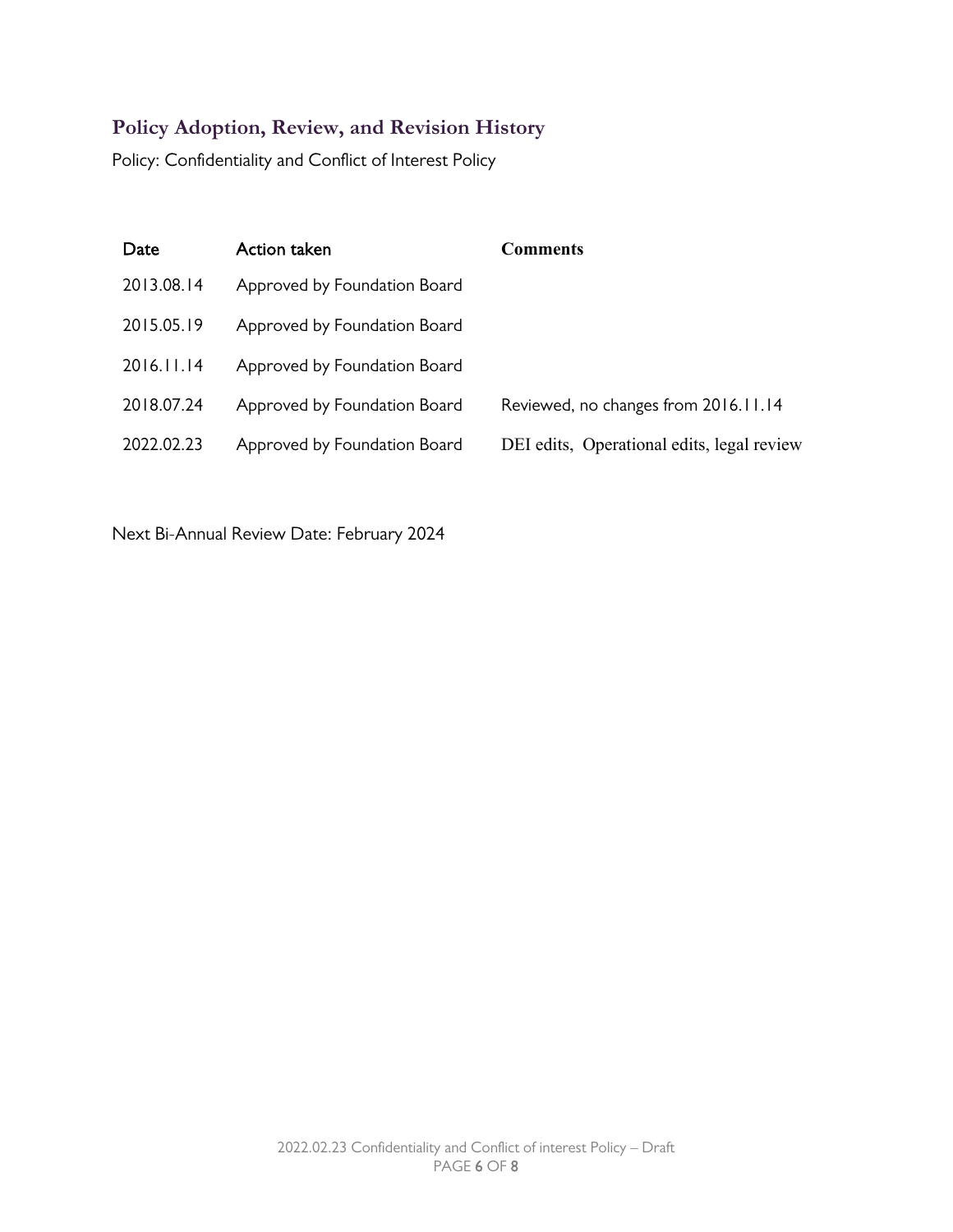

# **CONFIDENTIALITY AND CONFLICT OF INTEREST FORM**

Name:

Foundation Role:

Current employer or other principal business affiliation: \_\_\_\_\_\_\_\_\_\_\_\_\_\_\_\_\_\_\_\_\_\_\_

### **Business/Other**

Identify if you have a family relationship or a business relationship with a Foundation Board member, officer, or key employee.

[ ] None

Identify any interest that you or a member of your immediate family (spouse/domestic partner, children, grandchildren and great-grandchildren and their spouse/domestic partner) or any organization in which you have an interest (e.g. corporation or partnership) has had in any transaction during the last (5) years, to which the Foundation or any related organization, was a party (e.g. any loans, sales of goods or services, or guarantees).

[ ] None

Identify any investments, financial interest, or other services which you or a member of your immediate family (spouse/domestic partner, children, grandchildren and great-grandchildren and their spouse/domestic partner) may have/had (within the last (5) years) as either a Foundation Board member, officer, employee or agent of any business organization, that has, does, or is likely to provide goods or services to the Foundation.

[ ] None